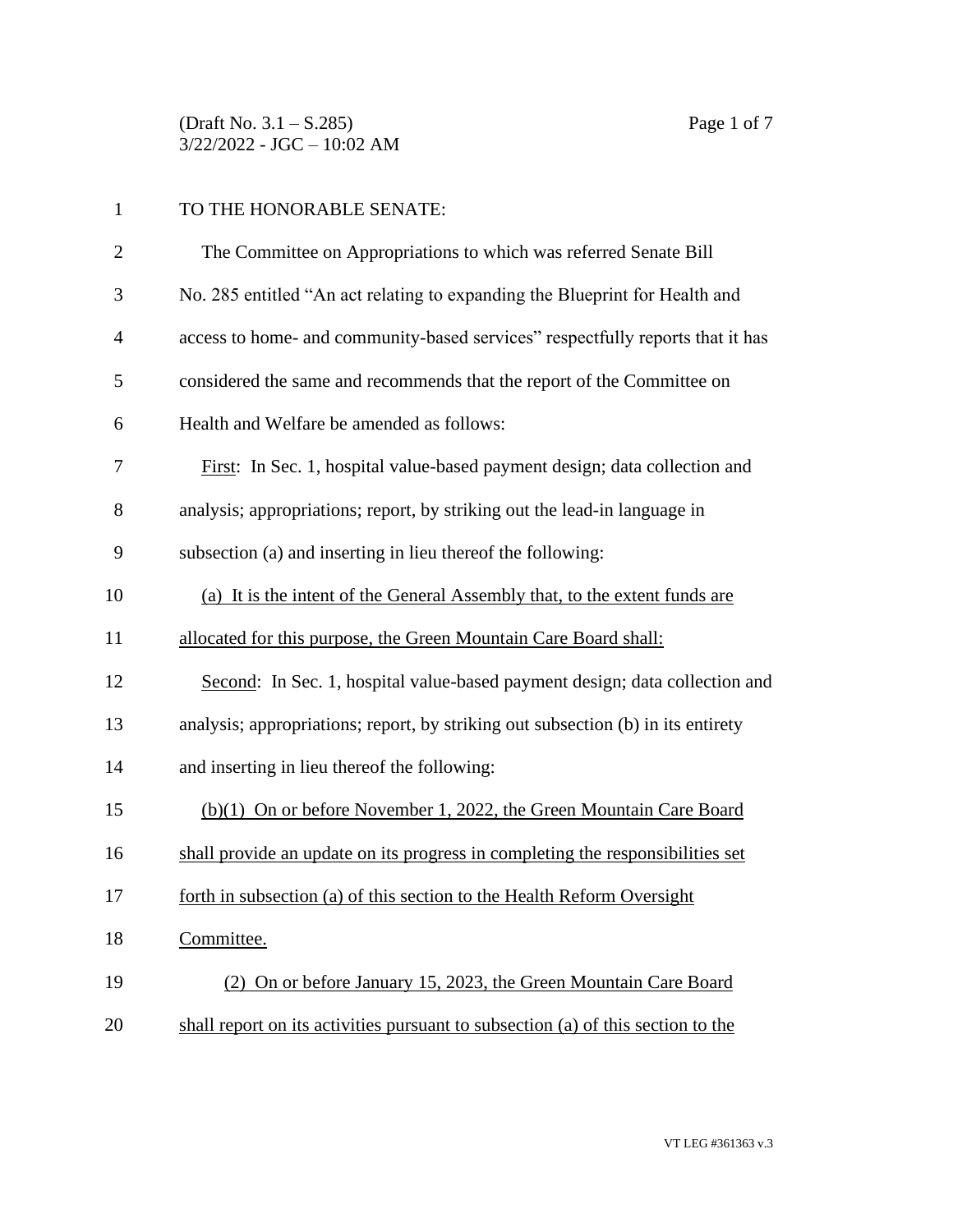(Draft No. 3.1 – S.285) Page 2 of 7 3/22/2022 - JGC – 10:02 AM

| $\mathbf{1}$   | House Committee on Health Care and the Senate Committees on Health and             |  |  |
|----------------|------------------------------------------------------------------------------------|--|--|
| $\mathbf{2}$   | Welfare and on Finance.                                                            |  |  |
| 3              | Third: In Sec. 2, health care delivery system transformation; community            |  |  |
| $\overline{4}$ | engagement; appropriations; report, by striking out the lead-in language in        |  |  |
| 5              | subsection (a) and inserting in lieu thereof the following:                        |  |  |
| 6              | (a) It is the intent of the General Assembly that the Green Mountain Care          |  |  |
| 7              | Board, in consultation with the Director of Health Care Reform in the Agency       |  |  |
| 8              | of Human Services and to the extent funds are allocated for this purpose, shall    |  |  |
| 9              | build on successful health care delivery system reform efforts by:                 |  |  |
| 10             | Fourth: In Sec. 2, health care delivery system transformation; community           |  |  |
| 11             | engagement; appropriations; report, by striking out subsection (c) in its entirety |  |  |
| 12             | and inserting in lieu thereof the following:                                       |  |  |
| 13             | (c) It is the intent of the General Assembly that, to the extent funds are         |  |  |
| 14             | allocated for this purpose, Green Mountain Care Board shall contract with a        |  |  |
| 15             | current or recently retired primary care provider to assist the Board in           |  |  |
| 16             | assessing and strengthening the role of primary care in its regulatory processes   |  |  |
| 17             | and to inform the Board's efforts in payment reform and delivery system            |  |  |
| 18             | transformation from a primary care perspective.                                    |  |  |
| 19             | Fifth: In Sec. 2, health care delivery system transformation; community            |  |  |
| 20             | engagement; appropriations; report, by striking out subsection (e) in its entirety |  |  |
| 21             | and inserting in lieu thereof the following:                                       |  |  |
|                |                                                                                    |  |  |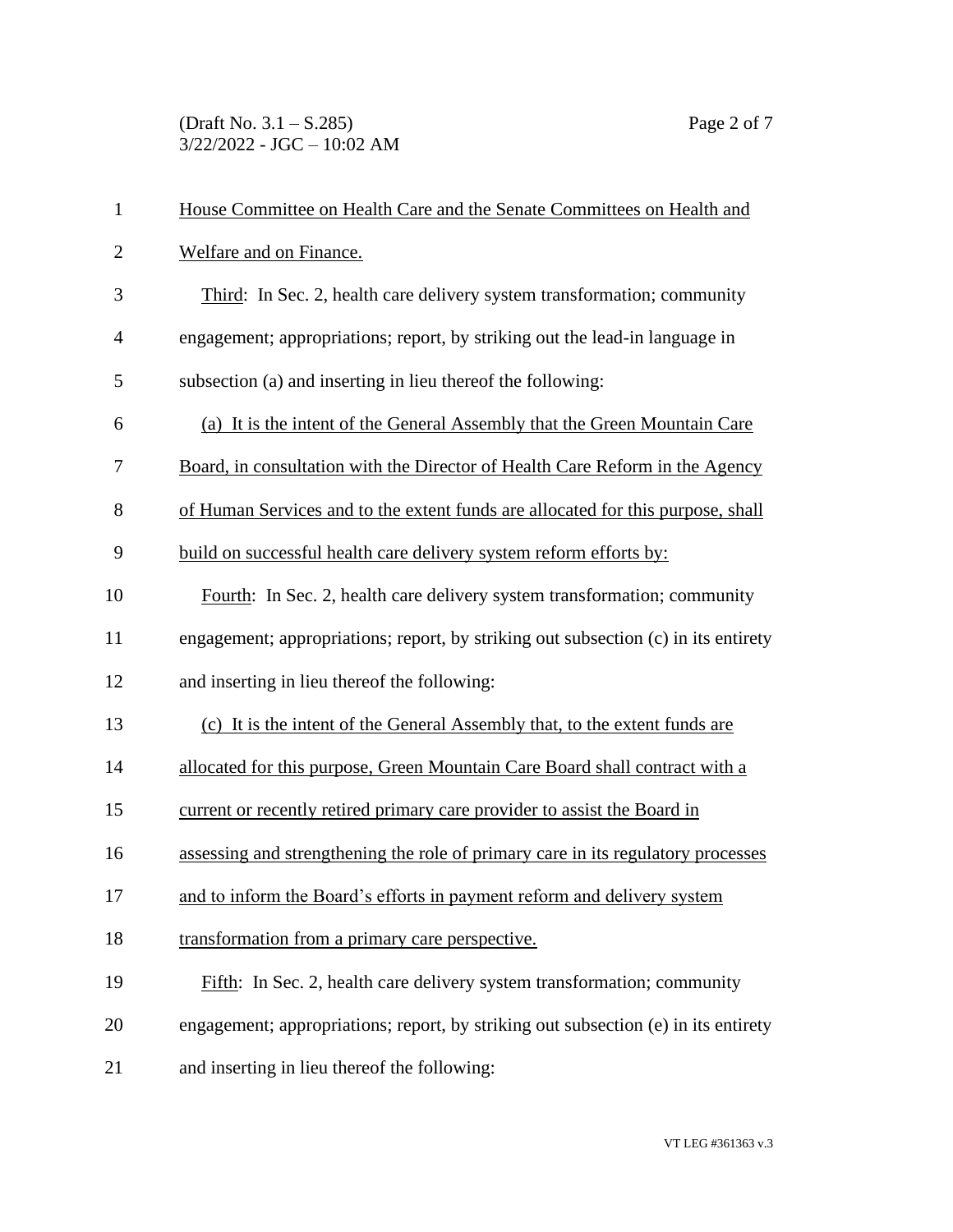(Draft No. 3.1 – S.285) Page 3 of 7 3/22/2022 - JGC – 10:02 AM

| $\mathbf{1}$   | (e)(1) On or before November 1, 2022, the Green Mountain Care Board                |
|----------------|------------------------------------------------------------------------------------|
| $\overline{2}$ | shall provide an update on its progress in completing the duties set forth in this |
| 3              | section to the Health Reform Oversight Committee.                                  |
| $\overline{4}$ | (2) On or before January 15, 2023, the Green Mountain Care Board                   |
| 5              | shall report on its activities pursuant to this section to the House Committee on  |
| 6              | Health Care and the Senate Committees on Health and Welfare and on                 |
| 7              | Finance.                                                                           |
| 8              | Sixth: By striking out Sec. 3, development of proposal for subsequent all-         |
| 9              | payer model agreement; appropriation, in its entirety and inserting in lieu        |
| 10             | thereof a new Sec. 3 to read as follows:                                           |
| 11             | Sec. 3. DEVELOPMENT OF PROPOSAL FOR SUBSEQUENT                                     |
| 12             | ALL-PAYER MODEL AGREEMENT                                                          |
| 13             | (a) The Director of Health Care Reform in the Agency of Human Services,            |
| 14             | in collaboration with the Green Mountain Care Board, shall design and              |
| 15             | develop a proposal for a subsequent agreement with the Centers for Medicare        |
| 16             | and Medicaid Innovation to secure Medicare's continued participation in            |
| 17             | multi-payer alternative payment models in Vermont. The proposal shall be           |
| 18             | informed by the community- and provider-inclusive process set forth in Sec. 2      |
| 19             | of this act and designed to reduce inefficiencies, lower costs, improve            |
| 20             | population health outcomes, and increase access to essential services.             |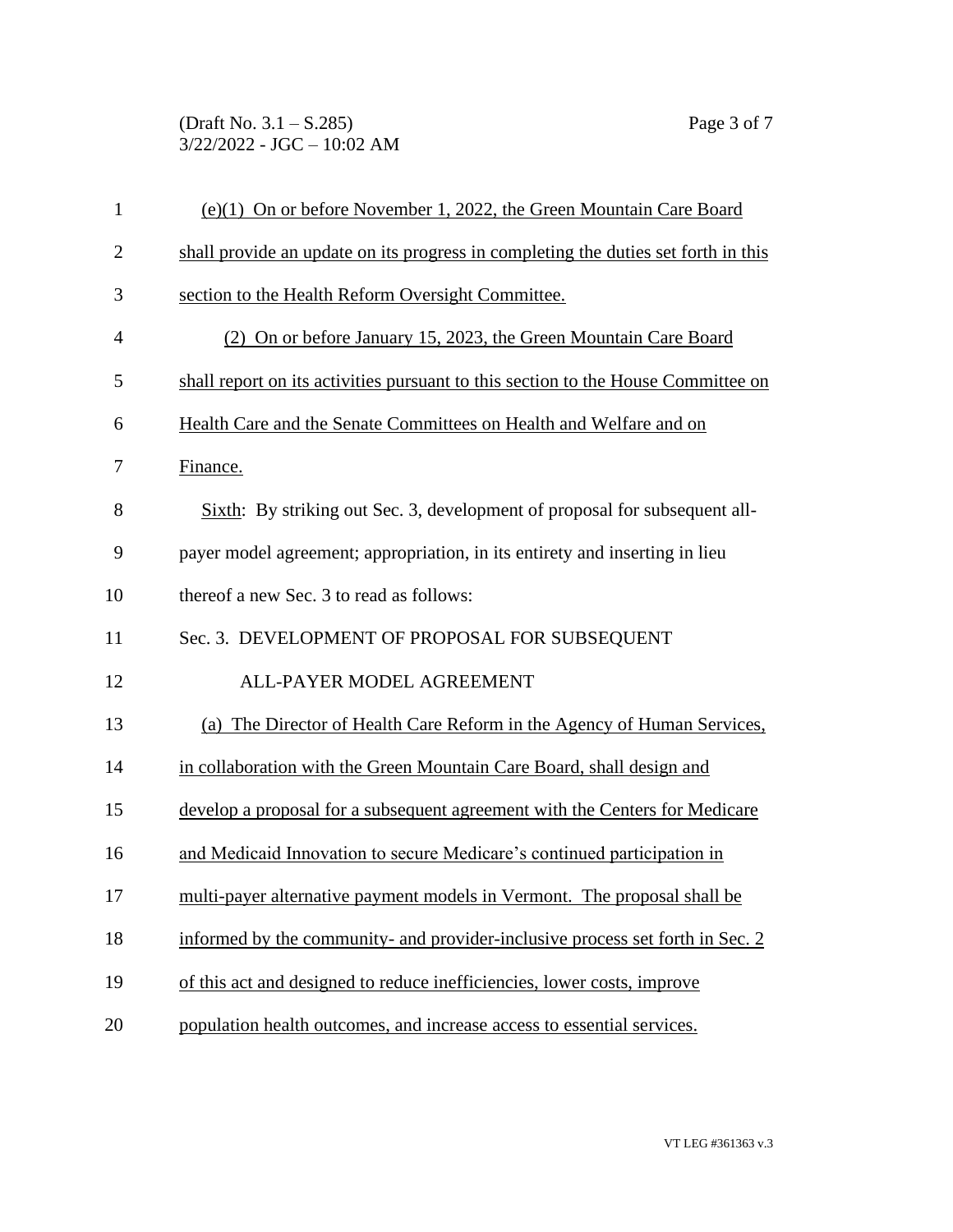(Draft No. 3.1 – S.285) Page 4 of 7 3/22/2022 - JGC – 10:02 AM

| $\mathbf{1}$   | (b) The design and development of the proposal shall include consideration         |  |  |
|----------------|------------------------------------------------------------------------------------|--|--|
| $\overline{2}$ | of alternative payment and delivery system approaches for hospital services        |  |  |
| 3              | and community-based providers such as primary care providers, mental health        |  |  |
| $\overline{4}$ | providers, substance use disorder treatment providers, skilled nursing facilities, |  |  |
| 5              | home health agencies, and providers of long-term services and supports.            |  |  |
| 6              | $(c)(1)$ The alternative payment models to be explored shall include, at a         |  |  |
| 7              | minimum:                                                                           |  |  |
| 8              | (A) global payments for hospitals;                                                 |  |  |
| 9              | (B) geographically or regionally based global budgets for health care              |  |  |
| 10             | services;                                                                          |  |  |
| 11             | (C) existing federal value-based payment models; and                               |  |  |
| 12             | (D) broader total cost of care and risk-sharing models to address                  |  |  |
| 13             | patient migration patterns across systems of care.                                 |  |  |
| 14             | (2) The alternative payment models shall:                                          |  |  |
| 15             | (A) include appropriate mechanisms to convert fee-for-service                      |  |  |
| 16             | reimbursements to predictable payments for multiple provider types, including      |  |  |
| 17             | those described in subsection (b) of this section;                                 |  |  |
| 18             | (B) include a process to ensure reasonable and adequate rates of                   |  |  |
| 19             | payment and a reasonable and predictable schedule for rate updates; and            |  |  |
| 20             | (C) meaningfully impact health equity and address inequities in terms              |  |  |
| 21             | of access, quality, and health outcomes.                                           |  |  |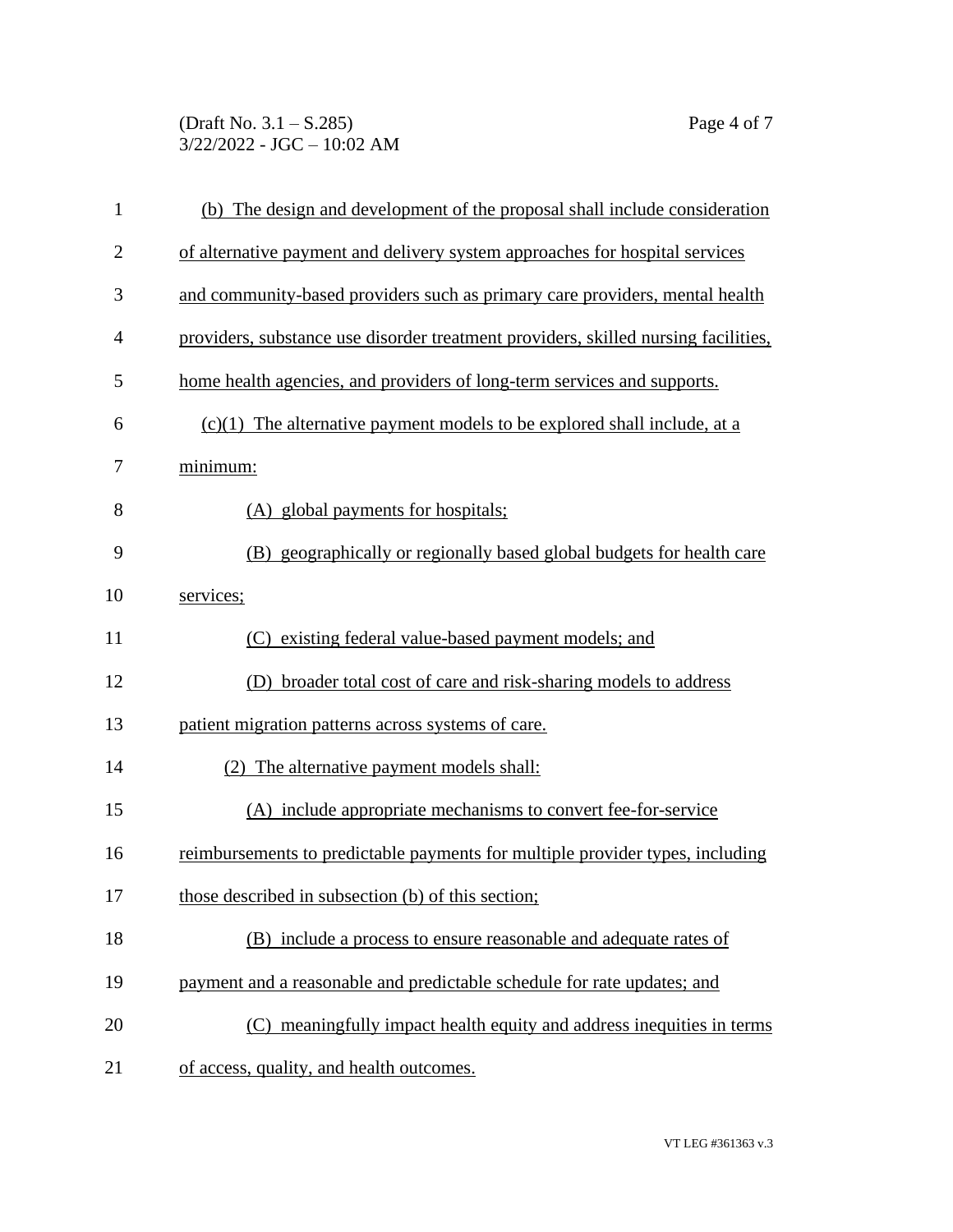## (Draft No. 3.1 – S.285) Page 5 of 7 3/22/2022 - JGC – 10:02 AM

| $\mathbf{1}$   | Seventh: By striking out Sec. 10, effective date, and its reader assistance       |
|----------------|-----------------------------------------------------------------------------------|
| $\overline{2}$ | heading in their entireties and inserting in lieu thereof the following:          |
| 3              | *** Appropriations ***                                                            |
| 4              | Sec. 10. PAYMENT AND DELIVERY SYTEM REFORM;                                       |
| 5              | <b>APPROPRIATIONS</b>                                                             |
| 6              | (a) The sum of $$1,000,000.00$ is appropriated from the General Fund to the       |
| 7              | Green Mountain Care Board in fiscal year 2023 to begin the work described in      |
| 8              | Secs. $1-3$ of this act.                                                          |
| 9              | (b) The sum of \$550,000.00 is appropriated from the General Fund to the          |
| 10             | Agency of Human Services in fiscal year 2023 to support the work of the           |
| 11             | Director of Health Care Reform in designing and developing a proposed             |
| 12             | agreement with the Centers for Medicare and Medicaid Innovation as set forth      |
| 13             | in Sec. 3 of this act.                                                            |
| 14             | (c) The sum of $$3,450,000.00$ is appropriated from the General Fund to the       |
| 15             | Green Mountain Care Board in fiscal year 2023 to further execute the              |
| 16             | initiatives set forth in Secs. 1–3 of this act; provided, however, that the Board |
| 17             | shall not expend the funds until the Health Reform Oversight Committee has        |
| 18             | reviewed and approved the Board's proposed plan and timeline in accordance        |
| 19             | with subdivision $(3)$ of this subsection.                                        |
| 20             | (1) In order to provide the greatest likelihood of achieving meaningful           |
| 21             | results from the initiatives set forth in Secs. 1–3 of this act, the work of the  |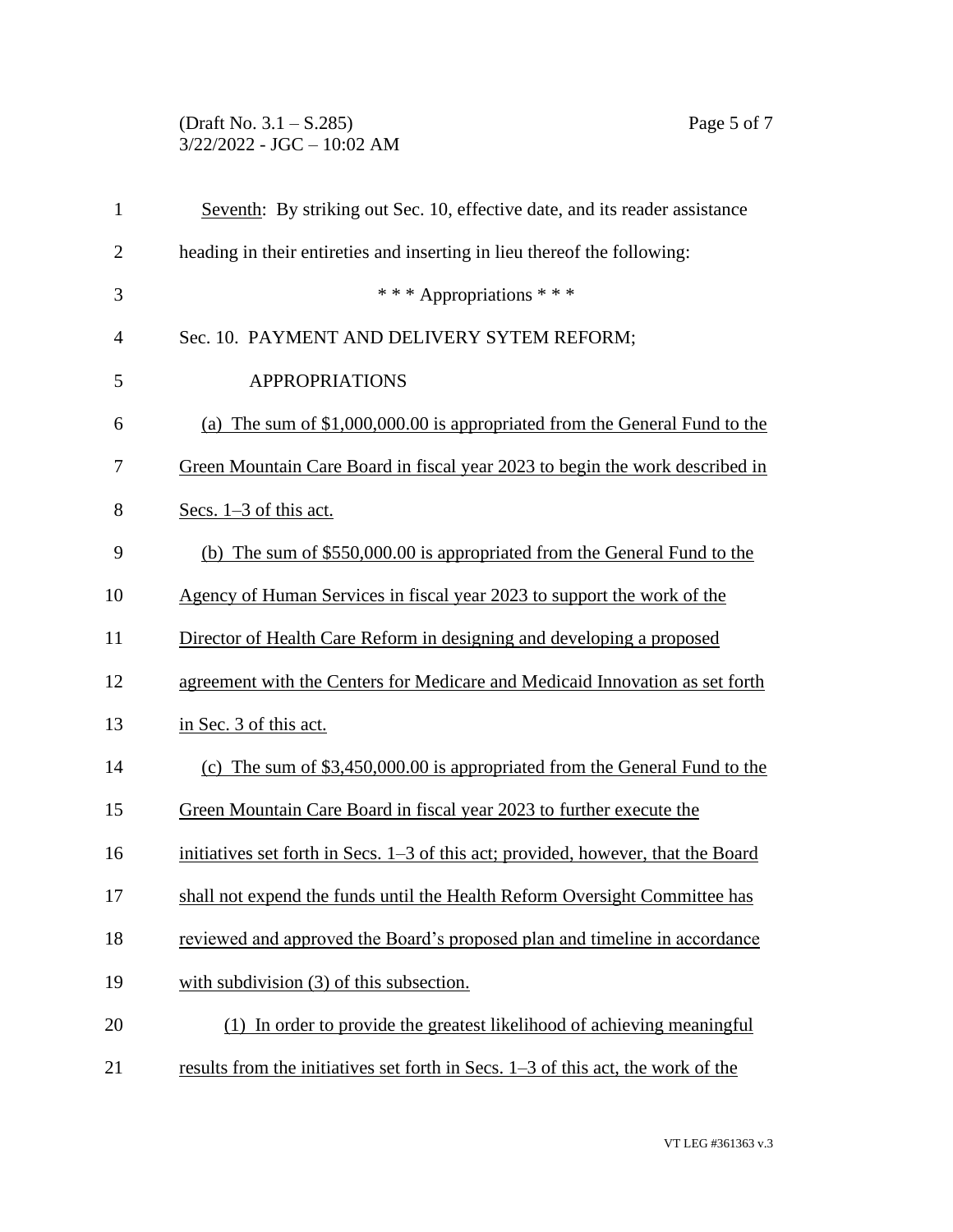(Draft No. 3.1 – S.285) Page 6 of 7 3/22/2022 - JGC – 10:02 AM

| 1              | Green Mountain Care Board will require sequencing coordination and                 |  |
|----------------|------------------------------------------------------------------------------------|--|
| $\mathbf{2}$   | collaboration with the Director of Health Care Reform in the Agency of             |  |
| 3              | Human Services. This is especially true in light of the potential changes to the   |  |
| $\overline{4}$ | State's Global Commitment to Health Section 1115 demonstration; the All-           |  |
| 5              | Payer Model agreement requirement for accountability for total cost of care;       |  |
| 6              | the scale of Medicare participation in the All-Payer Model agreement; the need     |  |
| 7              | for collaboration across the continuum of services in the health care and human    |  |
| 8              | services systems to enable the delivery of high-quality care and services in the   |  |
| 9              | most appropriate settings; and the short-, mid-, and longer-term strategies to     |  |
| 10             | address significant workforce challenges in the health care and human services     |  |
| 11             | systems.                                                                           |  |
| 12             | (2) The Green Mountain Care Board shall develop a plan and timeline                |  |
| 13             | for pursuing hospital valued-based payment design in accordance with Sec. 1        |  |
| 14             | of this act, for developing a patient-focused, community-inclusive plan for        |  |
| 15             | health care delivery system transformation as set forth in Sec. 2 of this act, and |  |
| 16             | for the Board's role in designing and developing a proposal for a subsequent       |  |
| 17             | agreement with the federal government as set forth in Sec. 3 of this act. The      |  |
| 18             | Board shall collaborate with the Director of Health Care Reform in developing      |  |
| 19             | its plan and timeline to ensure appropriate alignment with the State's health      |  |
| 20             | care reform goals and with the timing of waiver negotiations with the federal      |  |
| 21             | government.                                                                        |  |